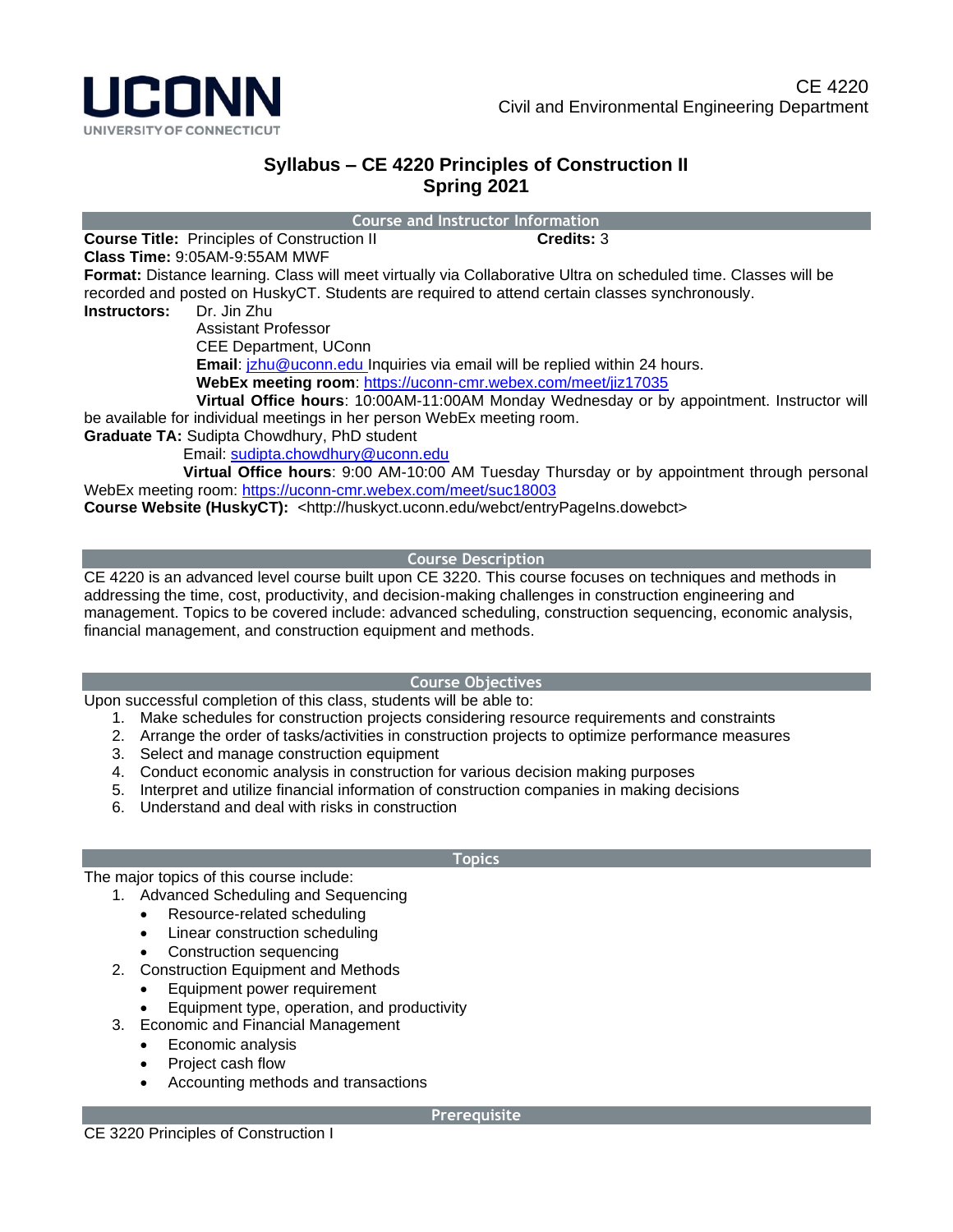#### **Course Materials**

## **Recommended Textbook:**

Daniel W. Halpin, Bolivar A. Senior, Gunnar Lucko. (2017). Construction Management, 5<sup>th</sup> edition. Wiley. ISBN: 9781119256809.

*Additional materials (extra readings, homework assignments and solutions) will be distributed on HuskyCT.*

# **Course Requirements and Grading**

| <b>Components</b>                           | Weight       | <b>Requirements</b>                                                                                                                                                                                                                                                                                                                                                                                                                                                                                                                                                                                                                                                                                                                         |  |
|---------------------------------------------|--------------|---------------------------------------------------------------------------------------------------------------------------------------------------------------------------------------------------------------------------------------------------------------------------------------------------------------------------------------------------------------------------------------------------------------------------------------------------------------------------------------------------------------------------------------------------------------------------------------------------------------------------------------------------------------------------------------------------------------------------------------------|--|
| Quiz                                        | 60%          | There will be three online quizzes (see course calendar for the specific dates),<br>each accounts for 20% of the final grade. The three quizzes are associated with<br>the three modules of this course. Quizzes are not cumulative. Quizzes may<br>include multiple choice, short answer questions, and problems.                                                                                                                                                                                                                                                                                                                                                                                                                          |  |
| <b>HW</b>                                   | 20%          | Nine assignments will be given and collected on the dates indicated on the<br>Course Calendar. Homework will be completely processed through HuskyCT.<br>Each HW will be posted on HuskyCT. Students need to submit their HW<br>electronically in a single PDF through HuskyCT. No late submission will be<br>accepted. Illegible homework will be considered incomplete.<br>The top 8 out of the 9 homework grades will be counted for the overall homework<br>score. For each homework problem, students will receive 1/2 credit for attempting<br>the problem and showing their steps to arrive at the solution, and 1/2 credit for<br>arriving the correct answer. Solutions will be posted on HuskyCT after<br>submissions are graded. |  |
| Class<br>Participation                      | 20%          | Class participation accounts for 20% of your grade in this course. During the<br>semester, 12 group exercise will be given during class. You will be assigned<br>to a team of 3 or 4. Each time, a new team will be assigned randomly. A problem<br>related to the class topic will be given. The team will work on the problem as a<br>group and submit their work.<br>Each students have four opportunities to miss the synchronous group activities.<br>However, in order to get grades, if you miss these activities, you need to contact<br>the instructor and TA within 24 hours of the scheduled activity and then<br>schedule a make-up exercise with the TA within that same week.                                                 |  |
| <b>Final Exam</b>                           | Optional     | You can choose to take the cumulative final exam and replace one of your<br>lowest grades from quizzes with your final exam grade. There is no risk<br>taking the final as the highest three grades among the final and quizzes will be<br>selected to calculate the final letter grade.                                                                                                                                                                                                                                                                                                                                                                                                                                                    |  |
| <b>Term Project</b>                         | <b>Bonus</b> | An optional term project opportunity is offered to you. By successfully completing<br>a term project. You may earn up to 5 points in your final grade. You need to<br>decide whether you will do a term project for bonus point one week after the first<br>quiz grade is posted. Details of term project requirements will be offered in a<br>separate file.                                                                                                                                                                                                                                                                                                                                                                               |  |
| Discussion<br><b>Board</b><br>Participation | <b>Bonus</b> | By participating class-related discussion on HuskyCT on discussion board, you<br>can earn up to 3 points in your final grade.<br>For each module, students will be assigned randomly to groups and share<br>thoughts and exchange ideas around assigned reading materials and topics.                                                                                                                                                                                                                                                                                                                                                                                                                                                       |  |

# **Grading Scale:**

| Grade  | <b>Letter Grade</b> | <b>GPA</b> |
|--------|---------------------|------------|
| 93-100 |                     |            |
| 90-92  | А-                  | 3.7        |
| 87-89  | B+                  | 3.3        |
| 83-86  | R                   | 3.0        |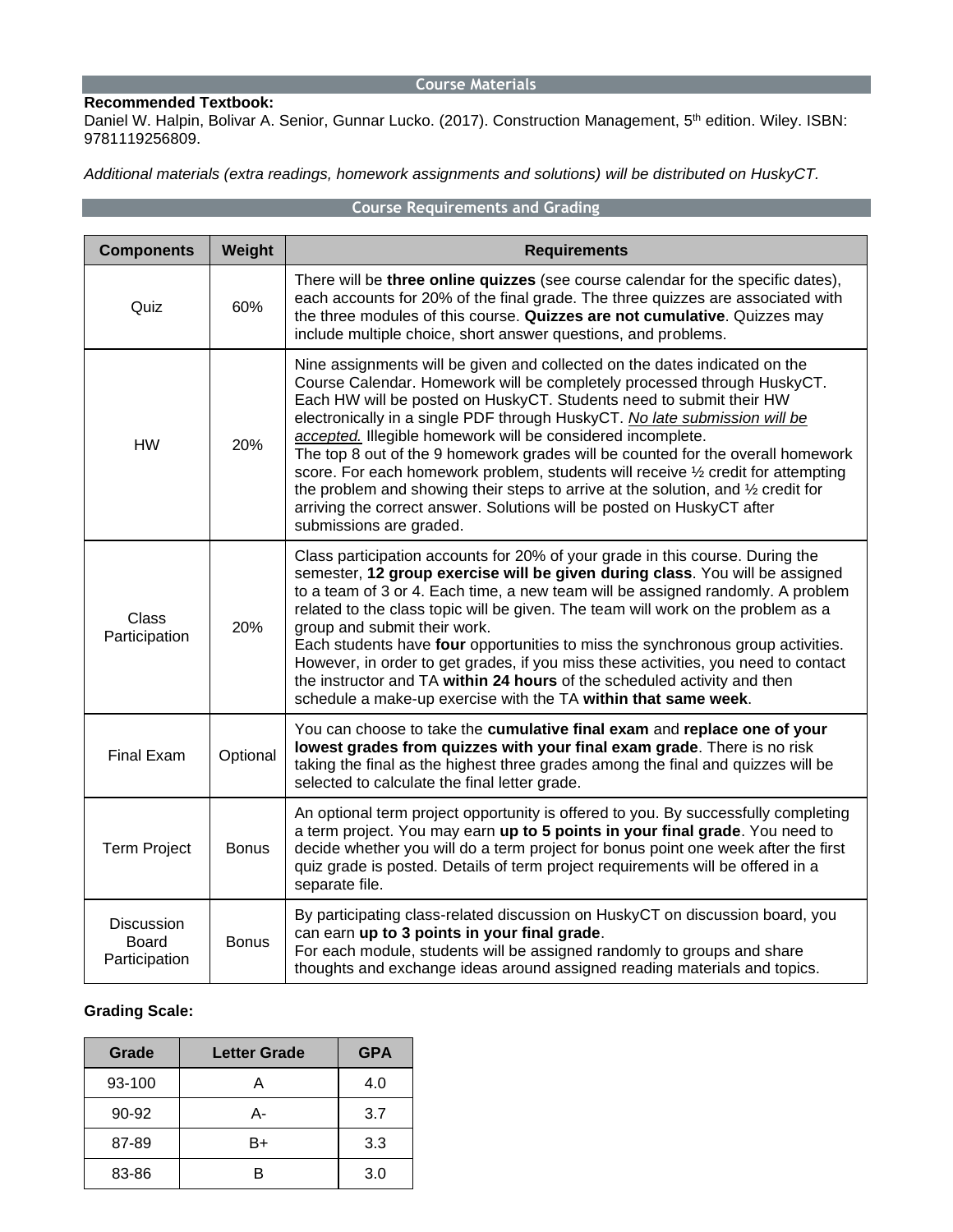| Grade | <b>Letter Grade</b> | <b>GPA</b> |
|-------|---------------------|------------|
| 80-82 | В-                  | 2.7        |
| 77-79 | C+                  | 2.3        |
| 73-76 | C                   | 2.0        |
| 70-72 | $C -$               | 1.7        |
| 67-69 | D+                  | 1.3        |
| 63-66 | D                   | 1.0        |
| 60-62 | D-                  | 0.7        |
| <60   | F                   | 0.0        |

## **Feedback and Grades**

I will make every effort to provide feedback and grades. To keep track of your performance in the course, refer to My Grades in HuskyCT. If you have questions about your grades, please reach out to the instructor as soon as possible after the grade is posted. **No changes can be made on your grade one week after the grade is posted**.

#### **Student Responsibilities and Resources**

As a member of the University of Connecticut student community, you are held to certain standards and academic policies. In addition, there are numerous resources available to help you succeed in your academic work. This section provides a brief overview to important standards, policies and resources.

#### **Student Code**

You are responsible for acting in accordance with the [University of Connecticut's Student Code](http://community.uconn.edu/the-student-code/) Review and become familiar with these expectations. In particular, make sure you have read the section that applies to you on Academic Integrity:

[Academic Integrity in Undergraduate Education and Research](http://community.uconn.edu/the-student-code-appendix-a/)

Cheating and plagiarism are taken very seriously at the University of Connecticut. As a student, it is your responsibility to avoid plagiarism. If you need more information about the subject of plagiarism, use the following resources:

- [Plagiarism: How to Recognize it and How to Avoid It](http://lib.uconn.edu/instruction/tutorials/plagiarism.htm)
- **[Instructional Module about Plagiarism](http://web.uconn.edu/irc/PlagiarismModule/intro_m.htm)**
- [University of Connecticut Libraries' Student Instruction](http://lib.uconn.edu/about/get-help/start-guides/undergraduate-students/) (includes research, citing and writing resources)

## **Copyright**

Copyrighted materials within the course are only for the use of students enrolled in the course for purposes associated with this course and may not be retained or further disseminated.

#### **Adding or Dropping a Course**

You must officially drop a course through the [Student Administration System](http://studentadmin.uconn.edu/) to avoid receiving an "F" on your permanent transcript. Simply discontinuing class or informing the instructor you want to drop does not constitute an official drop of the course. For more information, refer to the:

● [Undergraduate Catalog](http://catalog.uconn.edu/)

## **Academic Calendar**

The University's [Academic Calendar](http://www.registrar.uconn.edu/calendar.htm) contains important semester dates.

#### **Students with Disabilities**

Students needing special accommodations should work with the University's [Center for Students with Disabilities](http://csd.uconn.edu/)  [\(CSD\).](http://csd.uconn.edu/) You may contact CSD by calling (860) 486-2020 or by emailing [csd@uconn.edu.](mailto:csd@uconn.edu) If your request for accommodation is approved, CSD will send an accommodation letter directly to your instructor(s) so that special